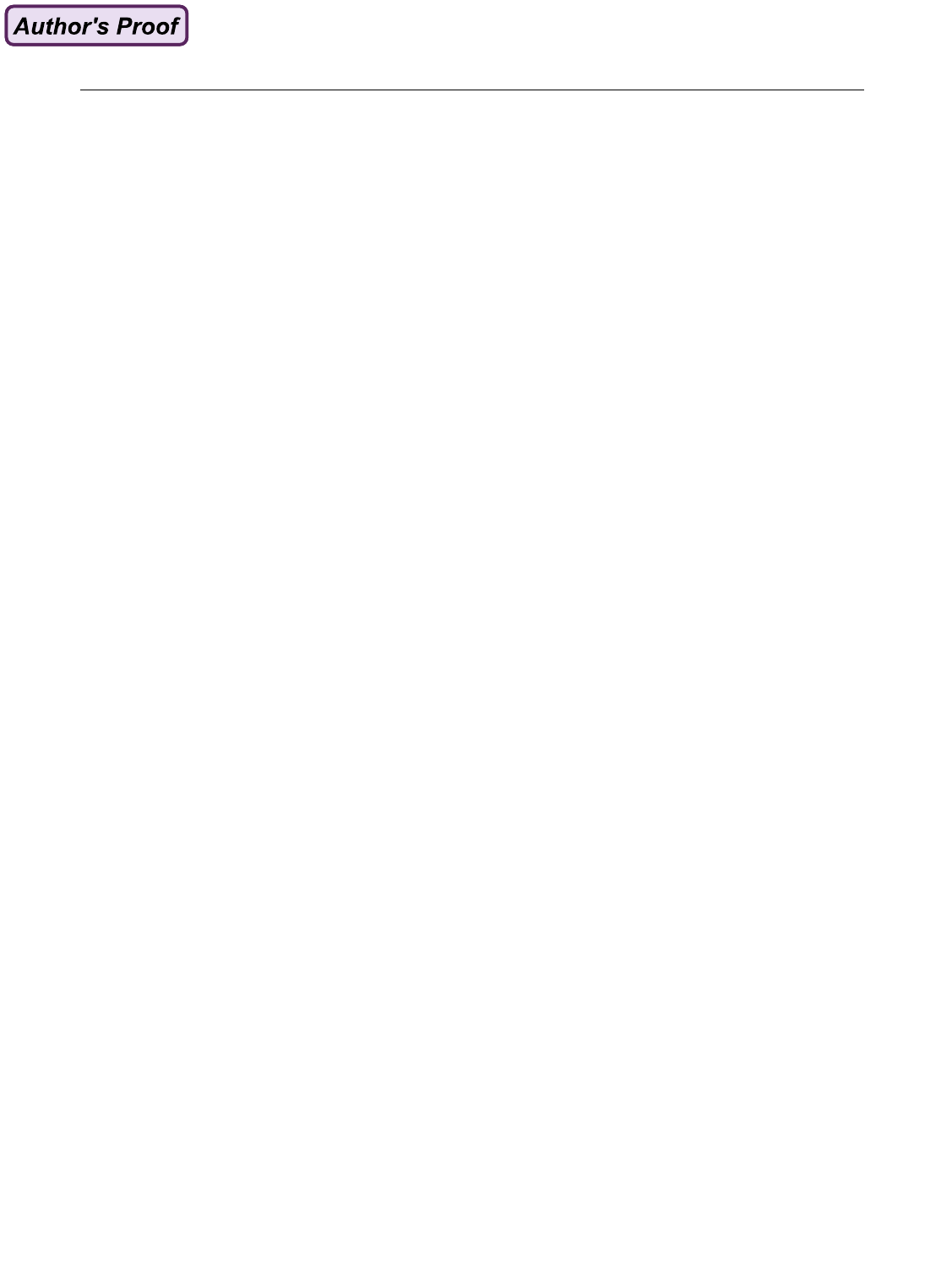## <span id="page-2-0"></span>Cities, Climate and Cooling  $2\frac{2}{3}$

Chris Butters and Ali Cheshmehzangi

## CITIES AND CLIMATE

For the first time in history, since 2007 over half the world's populations live <sup>4</sup> in cities (Laski and Schellekens [2007\)](#page-16-0); clustered together in communities, <sup>5</sup> neighbourhoods, districts and cities that may consume as much as 75 % of <sup>6</sup> global energy (Asif et al. [2007](#page-14-0); Lehmann [2015\)](#page-16-0), although occupying only <sup>7</sup> 3 % of the global land surface (UNEP [2012\)](#page-16-0). Buildings alone account for <sup>8</sup> 40–50 % of the world's energy consumption. Developing countries have <sup>9</sup> lower climate emissions per capita due to generally lower energy use, but <sup>10</sup> they are set to overtake developed nations, as urban population increase will <sup>11</sup> predominantly be in developing countries (Jiang and Tovey [2009](#page-15-0)). This <sup>12</sup> book addresses cities, where the main energy need for indoor comfort is <sup>13</sup> cooling. There are other contexts where much of our discussion is relevant. <sup>14</sup> In many climates, there is some need for winter heating even if the require- <sup>15</sup> ment for most of the year is for cooling. Many inland continental cities, for <sup>16</sup> example in central Europe and the US Midwest, have both extreme heating <sup>17</sup> and extreme cooling seasons. Yet sustainable city planning and building <sup>18</sup>

University of Warwick, Coventry, UK [AU1](#page-17-0)

A. Cheshmehzangi The University of Nottingham Ningbo China, Ningbo, China

© The Author(s) 2018

A. Cheshmehzangi, C. Butters (eds.), Designing Cooler Cities, Palgrave Series in Asia and Pacific Studies, [https://doi.org/10.1007/978-981-10-6638-2\\_2](https://doi.org/10.1007/978-981-10-6638-2_2)

1

C. Butters  $(\boxtimes)$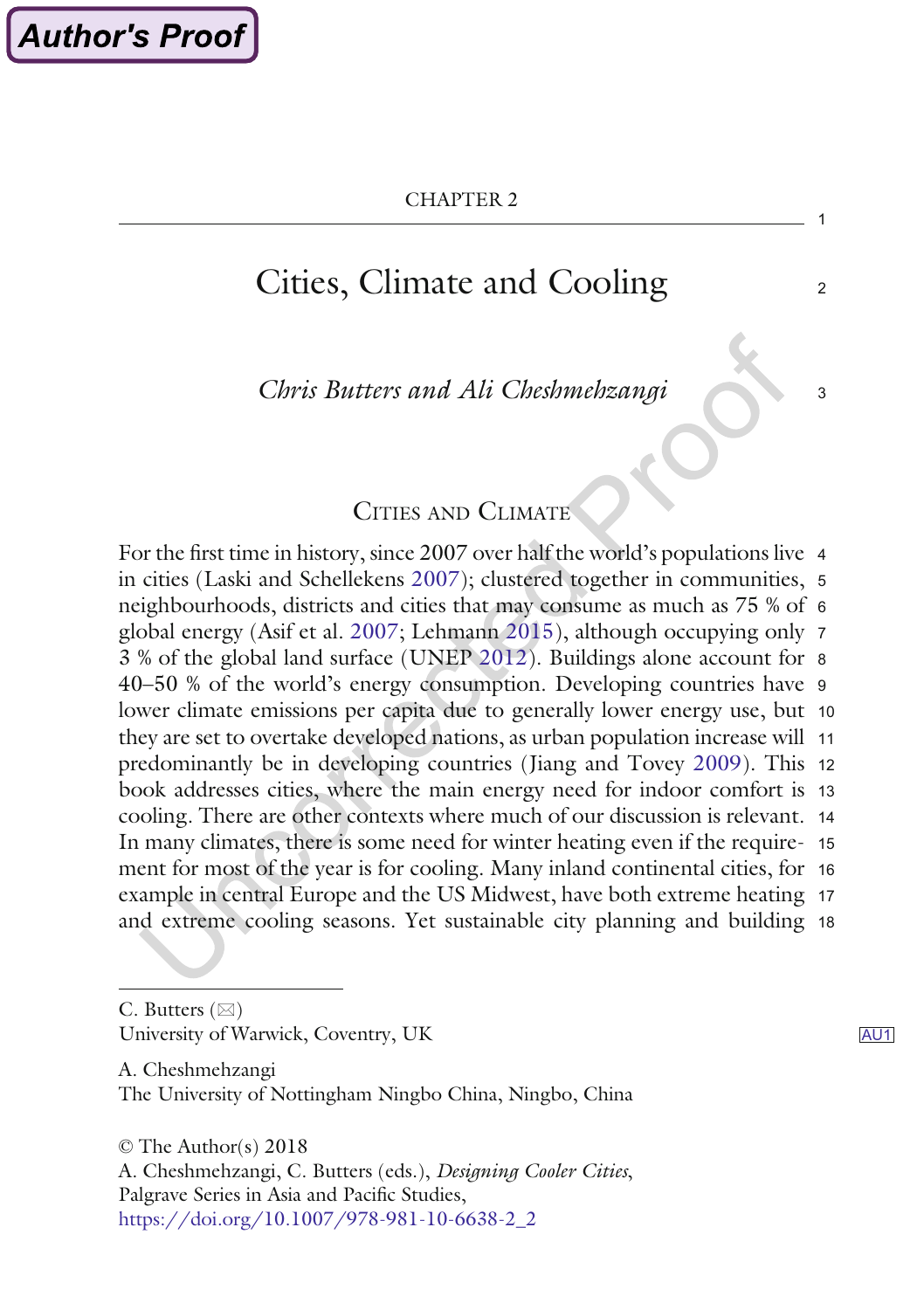applies similar principles in all climates, if with opposite solutions—for example keeping heat out as opposed to keeping it in, or maximising cooling breezes as opposed to avoiding the chilly effect of cold winds. There will always be local or regional particularities: local weather con- straints, such as, smog, rain or inversions; local opportunities, such as, prevailing breezes, water bodies and local renewable sources of energy.

 There is a fundamental difference between hot-dry and hot-humid cli- matic conditions. Most Asian cities have hot-humid climates, whereas the Middle East and many African regions have a dry climate. In general, the hot-dry context is easier to address. In hot-dry climates, where there are often cooler nights, massive buildings help to maintain lower temperatures and this can be aided by evaporative cooling and other traditional measures; there are few such options in hot-humid climates. But in both hot-dry and hot-humid climates the two key principles for keeping cool are the same: solar protection and maximising air movement. These two apply both to the design of individual buildings and to the layout and design of streets and outdoor spaces. Whilst using these natural or 'passive' strategies can con- siderably reduce city temperatures, in the tropics they are often not suffi-cient alone and added 'active' cooling technologies are needed.

 The main sources of energy use, and hence, of both heat and greenhouse gas emissions in cities are buildings and vehicles. We touch on transports only insofar as urban layout influences transport requirements. Energy for buildings—and for urban infrastructures—includes both the energy needed to operate them with cooling, lighting and so on and, importantly, the energy used to produce them. This embodied energy forms a very signifi- cant part of the overall picture; increasingly so as operational energy becomes ever more efficient. We return to this below. Space cooling in 46 hot climates represents *the* largest energy need in buildings, often over half the total.

 Energy needs are influenced by many physical factors including city density, layout, green space, building design and technology. Three main 50 approaches to reducing them are: improved *design*, such as, passive cooling and low embodied energy materials; improving technological efficiency, such as, for lighting or air conditioners; and addressing energy behaviour. All three can be partly solved at urban rather than individual scale. Urban layout and building design can improve local microclimates, reducing ambient temperatures and hence cooling needs. District energy systems for cooling are technically much more efficient than individual ones. Planning and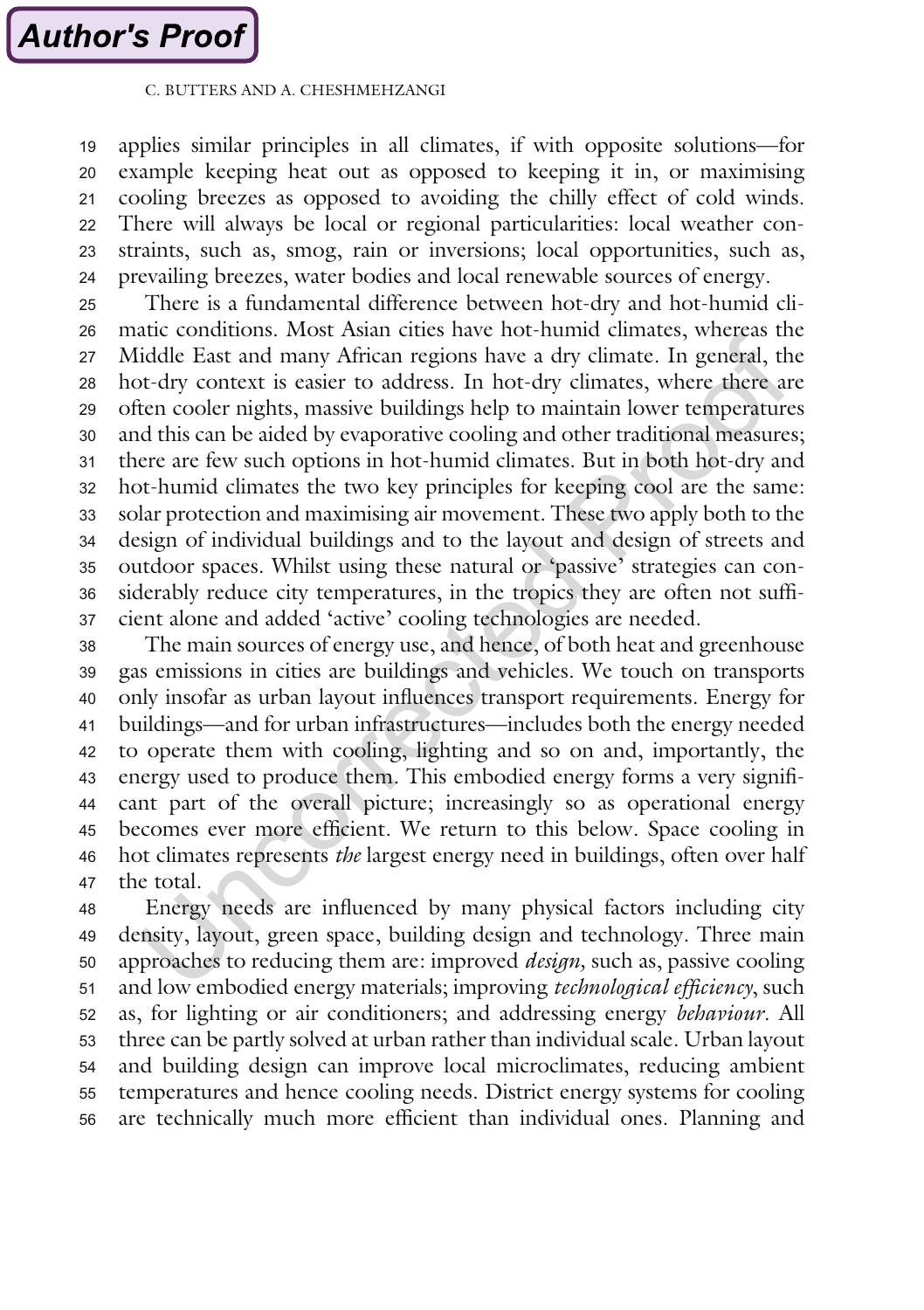transport solutions as well as city management can promote energy saving 57 and reduce travel, again reducing unwanted city heat.

Cooling in hot climates was traditionally achieved by vernacular solu- <sup>59</sup> tions, which often demonstrate extremely intelligent 'design with nature', <sup>60</sup> both for buildings and for town location and layout. Today, the universal <sup>61</sup> trend is to mechanical air conditioning (AC); mostly with individual AC <sup>62</sup> units in each building. Each unit ejects waste heat into the environment, <sup>63</sup> thus just heating up its neighbours and increasing the energy load and urban <sup>64</sup> heat island effect even more. Apart from its cost, AC can have drawbacks <sup>65</sup> including noise, health risks, and the fact that it requires high quality <sup>66</sup> (exergy) electrical energy. Improving the efficiency of AC is, thus, only a <sup>67</sup> part solution, and helps little if, as in many cases, the volume of AC is <sup>68</sup> increasing so rapidly that it outstrips the efficiency gains. 69

Good urban planning and building design provide free, passive cooling <sup>70</sup> and reduce or even eliminate the need for added mechanical cooling. <sup>71</sup> Passive solutions, discussed more in our examples, are the top priority. <sup>72</sup> There are many reasons for this: first, to minimise the energy needed; <sup>73</sup> second, they tend to be cheaper than energy supply; third, because passive <sup>74</sup> solutions are robust since they are 'the building itself'; whereas all technol- 75 ogy, renewable or not, is susceptible to lower than expected performance, <sup>76</sup> incorrect use, and breakdowns. An energy efficient window is usually more 77 cost-effective and lasts longer than a solar panel; the shading and cooling <sup>78</sup> effect of trees is cheaper and longer lasting than cooling supplied by an <sup>79</sup> AC unit.

Whereas technical efficiency is important, it does not solve the key issue <sup>81</sup> of the urban heat island (UHI). Essentially, what is needed is to remove the <sup>82</sup> sources of heat from the city environment. The key is to address cooling not <sup>83</sup> at individual building level but at an urban scale instead. District energy <sup>84</sup> systems, which are not yet widespread, are discussed in Chap. [11;](https://doi.org/10.1007/978-981-10-6638-2_11) district <sup>85</sup> cooling is *almost the only* solution to UHI in hot-climate cities. 86

The role of green spaces and vegetation in moderating the urban micro- <sup>87</sup> climate is important too. They have been shown to considerably lower city <sup>88</sup> temperatures, in addition to other environmental benefits, such as filtering <sup>89</sup> air pollution and reducing noise. This field has been widely studied; several <sup>90</sup> of our chapters provide examples of research in the Asian context. Location, <sup>91</sup> layout and design of a city's green infrastructures can reduce temperatures, <sup>92</sup> as well as providing outdoor wellbeing, biodiversity, leisure and social <sup>93</sup> spaces. 94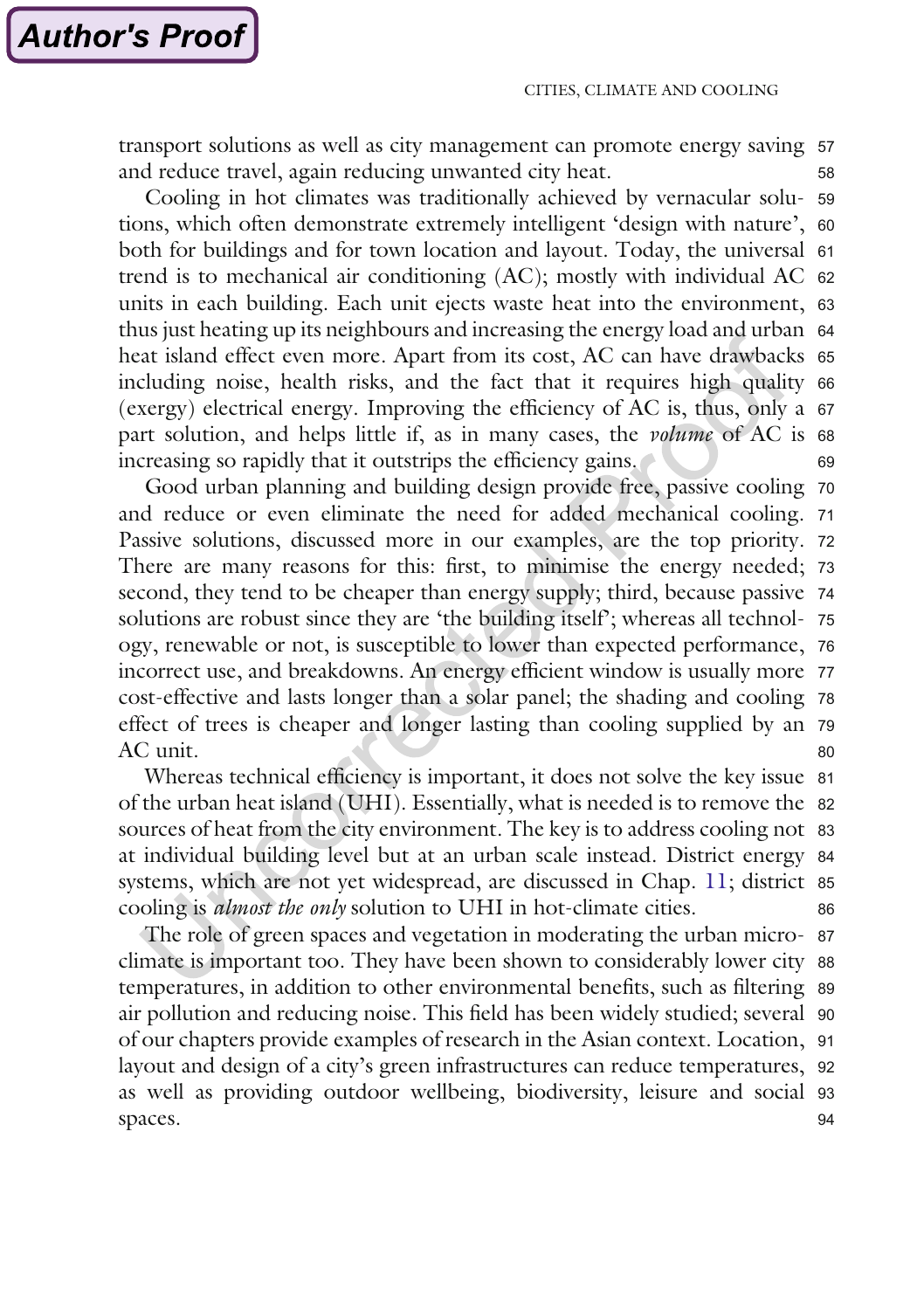C. BUTTERS AND A. CHESHMEHZANGI

### 95 WHAT KIND OF CITY?

 A worldwide tradition of living in low-rise housing is giving way to life in urban apartments. This brings huge socio-cultural changes. Our paradigms of urban form include European city typologies, modernist zoning, dense high-rise, garden cities and suburban sprawl; with widely differing economic and social, as well as, ecological characteristics. Whilst many argue for 'human scale', others praise the dynamic qualities of megacities, although few would deny that their scale and complexity imply strenuous adminis- tration and governance, including for infrastructures, transport, energy and other services. The popular 'compact city' paradigm offers advantages especially in terms of urban transport efficiency, but also a 'compact' con- centration of negatives: high land prices, congestion, air pollution and noise. Principles for sustainable building and cities are well known, but are seldom applied in a rush for development; coupled with a rather uncritical trend towards high-rise, or outdated zoning models from the modernist era. In addition comes the free rein given to private cars, with their impacts on the environmental as well as social characteristics of cities. High-rise devel- opments are a common model, especially in the emerging economies; not only for business districts but also for residential areas. By contrast, European cities, such as London or Berlin, have pockets of high-rise but consist largely of low-rise, medium density urban fabric. At the other extreme lies the very low density 'sprawl', widespread not only in North America. It is notable, however, that high population densities can be achieved in quite low-rise cities, such as those in Europe (LSE/Eifer [2014\)](#page-16-0). We have discussed elsewhere how dense high-rise entails far higher embodied energy, debatable economies of scale and few energy efficiency advantages, in addition to the many positive social qualities of low-dense type towns (Cheshmehzangi and Butters [2016](#page-15-0)). Many people believe that high-rise is a necessity in order to house growing populations, but this is not the case.

 Rapid growth combined with a lack of resources often leads to poor solutions. The fast pace of development in countries, such as China, can be illustrated by the following: 'almost 80 % of the residential construction projects in Xiamen Island were built after 1990, whereas only 6.7 % of the construction was built before 1980' (Ye et al. [2011](#page-16-0)). Such rapid growth is problematic, often being at the expense of local environments and of living quality. It often implies hasty urban development. The same rapid growth applies to energy use: in Thailand, household energy use is projected to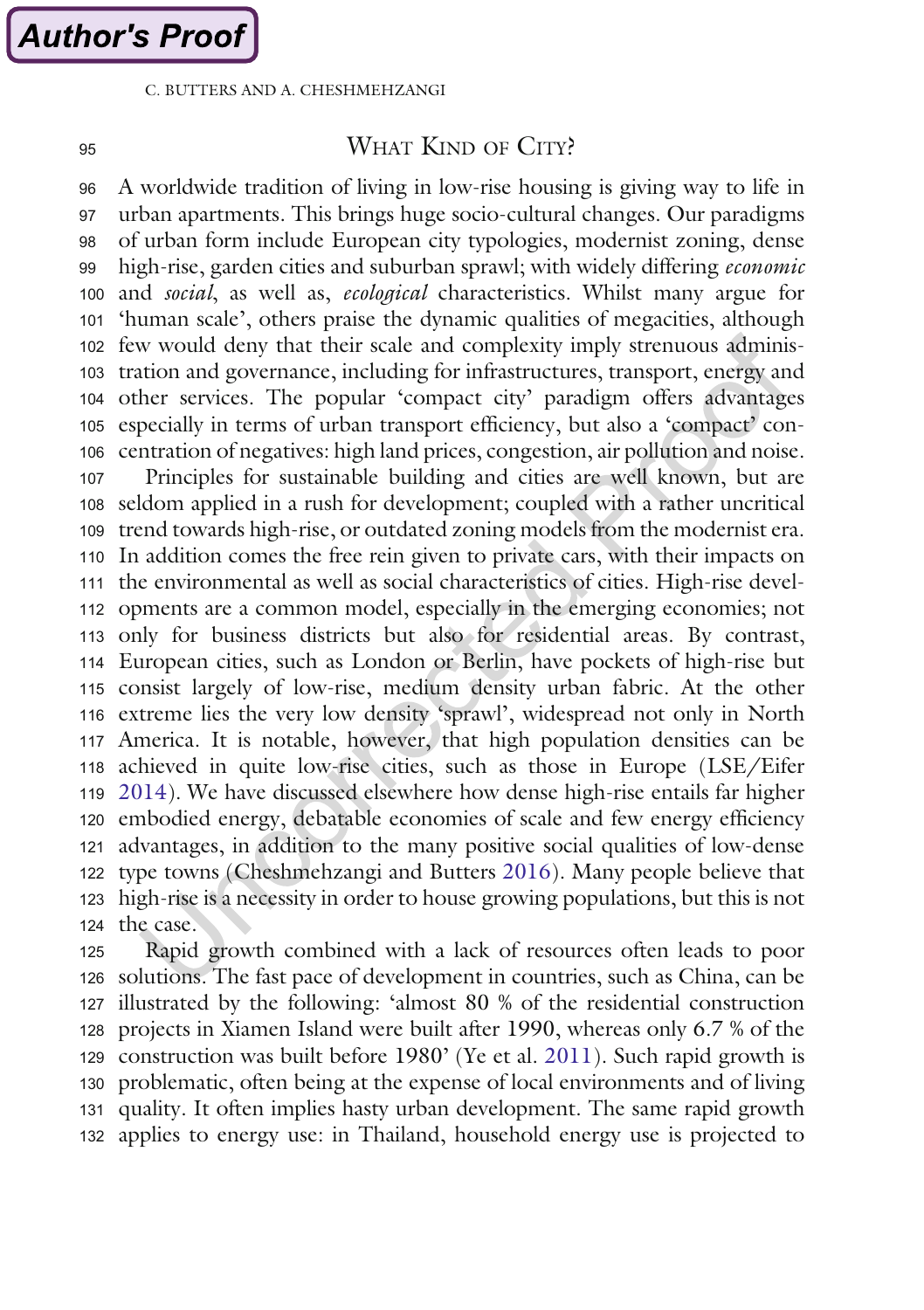double by 2030, and over 70 % of this is in the urban sector 133 (Chirarattananon et al. [2014\)](#page-15-0); in Chinese cities like Ningbo, air condition- 134 ing (AC) in households has been increasing by 10 % per year (Ningbo <sup>135</sup> Annual Statistics Yearbook [2013](#page-16-0)). <sup>136</sup>

Most of the above points have particular relevance for low-income <sup>137</sup> contexts, which are prevalent in many developing country cities. Whilst <sup>138</sup> energy and climate emission aspects are our focus, here again we must <sup>139</sup> 'join the dots' and think holistically: for example, about economic and social <sup>140</sup> arguments for low-rise, including, classic qualities relating to identity, secu- <sup>141</sup> rity, human scale and conviviality. Dense high-rise urban environments <sup>142</sup> require infrastructures and buildings of a high standard in order to be 143 liveable and avoid environmental problems such as pollution, noise and <sup>144</sup> UHI. In low-income contexts, which includes much of the planet, con- <sup>145</sup> struction quality is frequently poor, which also argues against dense high- <sup>146</sup> rise typologies as an appropriate model. For, whereas high quality compact <sup>147</sup> cities may provide satisfactory conditions, low cost high-rise can often lead to <sup>148</sup> little better than 'vertical slums'. <sup>149</sup>

Over half of the world's population now lives in cities, in overall densities <sup>150</sup> above 4000 persons per square kilometre; half of these live in cities of over <sup>151</sup> one million inhabitants; and more than half of the largest urban areas are in <sup>152</sup> Asia (Demographia [2016](#page-15-0)). We do not discuss the overall size of cities here, <sup>153</sup> but regardless of size, the shaping of all cities has a large influence on energy <sup>154</sup> use and climate emissions. In addition, as compared to individual buildings, <sup>155</sup> which can more easily be modified or replaced, the overall city layouts and <sup>156</sup> infrastructures have a very long lifetime, rendering future energy or emis- <sup>157</sup> sion improvements far more difficult. Hence, the added importance of long- <sup>158</sup> term planning. City ideals have long been debated; but today's focus on <sup>159</sup> energy and climate adds urgent new dimensions to planning choices. It is <sup>160</sup> certainly useful to revisit known city concepts, some of which are advanta- <sup>161</sup> geous when seen in the new light of sustainability. What layouts and spatial <sup>162</sup> patterns can provide the coolest environments? The widespread paradigm of <sup>163</sup> high-rise, compact cities needs to be questioned. We return to this question 164 in the concluding section of the book. 165

#### COOLING 166

Heating, ventilation and air conditioning (HVAC) systems typically con- <sup>167</sup> sume 30–50 % of the energy in domestic and commercial buildings (Gruber <sup>168</sup> et al. [2008\)](#page-15-0). In areas of high temperature and humidity, ventilation is one of <sup>169</sup>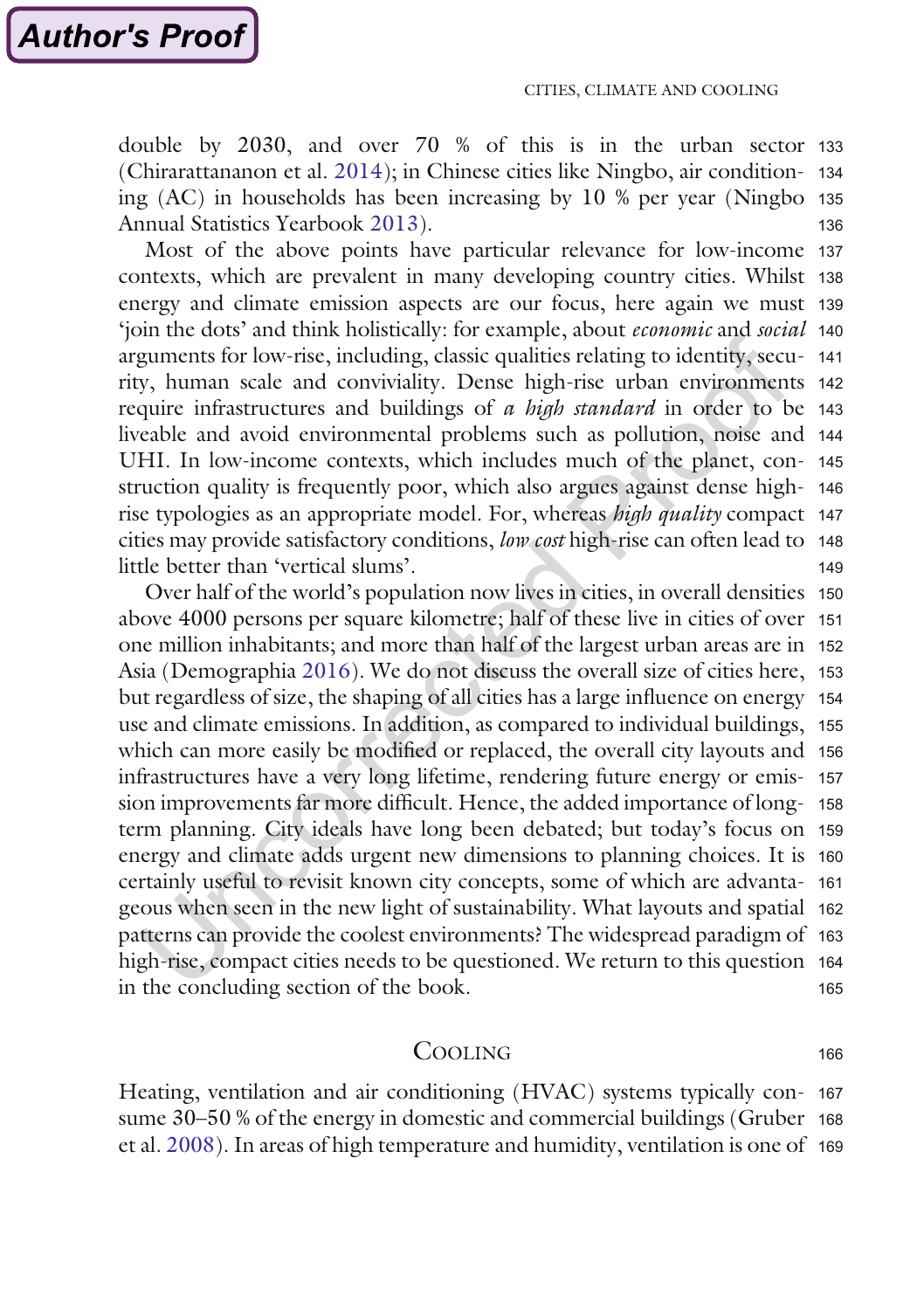<span id="page-7-0"></span> the primary cooling tools for improving thermal comfort (Givoni [2011;](#page-15-0) Dawodu and Cheshmehzangi [2017](#page-15-0)). High energy consumption, shortages of conventional sources of energy and escalating energy prices have prompted a revaluation of conventional air-conditioning, HVAC, and design practices. There is renewed focus on passive energy design tech- niques to reduce energy consumption and improve thermal comfort and 176 health whilst reducing environmental impacts (Geetha and Velraj [2012](#page-15-0); Dili  $\overline{A\cup 2}$  et al. [2011](#page-15-0); Dawodu and Cheshmehzangi [2017](#page-15-0)). This view of passive design stretches beyond buildings and pertains to the entire urban environ-ment from a neighbourhood scale (meso level) to city scale (macro level).

 Factors of human wellbeing including physiological comfort are partly subjective. It is well recognised that comfort is both individual and culturally variable (Nicol [2004](#page-16-0); Kwong et al. [2014](#page-16-0)). In the tropical regions, temper-183 atures of around  $29-30$  °C are widely perceived as quite comfortable. Scientific studies build on this knowledge using tools, such as the predicted mean vote (PMV) methodology. It is also recognised that occupants feel more comfortable in spaces where they can control their indoor tempera- ture, as opposed to automated AC environments. This can also lead to lower energy consumption. But excessive temperature and humidity cause both discomfort and ill health, especially when combined with city air pollution, and in extreme cases mortality, which is foreseen to rise in future given both rising UHI effects and global warming. Access to natural environments and 192 green space is also recognised as important for health (Hahtela and Wolgate [AU3](#page-17-0)) [2013,](#page-15-0) Hanski et al. [2012](#page-15-0)). In addition, comes reduced productivity, a major  $\overline{A\cup 4}$  issue for workplaces including offices and not least in the many thousand factories in the Asian economies.

 Both space heating and cooling involve small temperature differentials: we need to raise or lower the ambient temperatures by typically only 198 10-30 °C. It is, however, easier to tolerate high temperatures than it is to tolerate cold for any length of time. For thermodynamic reasons, heating is often easier technically than cooling. Available sources of free or nearly free heat in the environment are relatively plentiful; they include solar energy, waste heat from industries and geothermal (underground) heat. In cold climates, the free heat generated by lights, cooking, appliances and human bodies is also a useful source—whereas such indoor heat gains are unwelcome in hot climates. Available natural sources of cold, on the other hand, are far more limited; they can include cooler air available at night, and cool water from rivers, seas or lakes.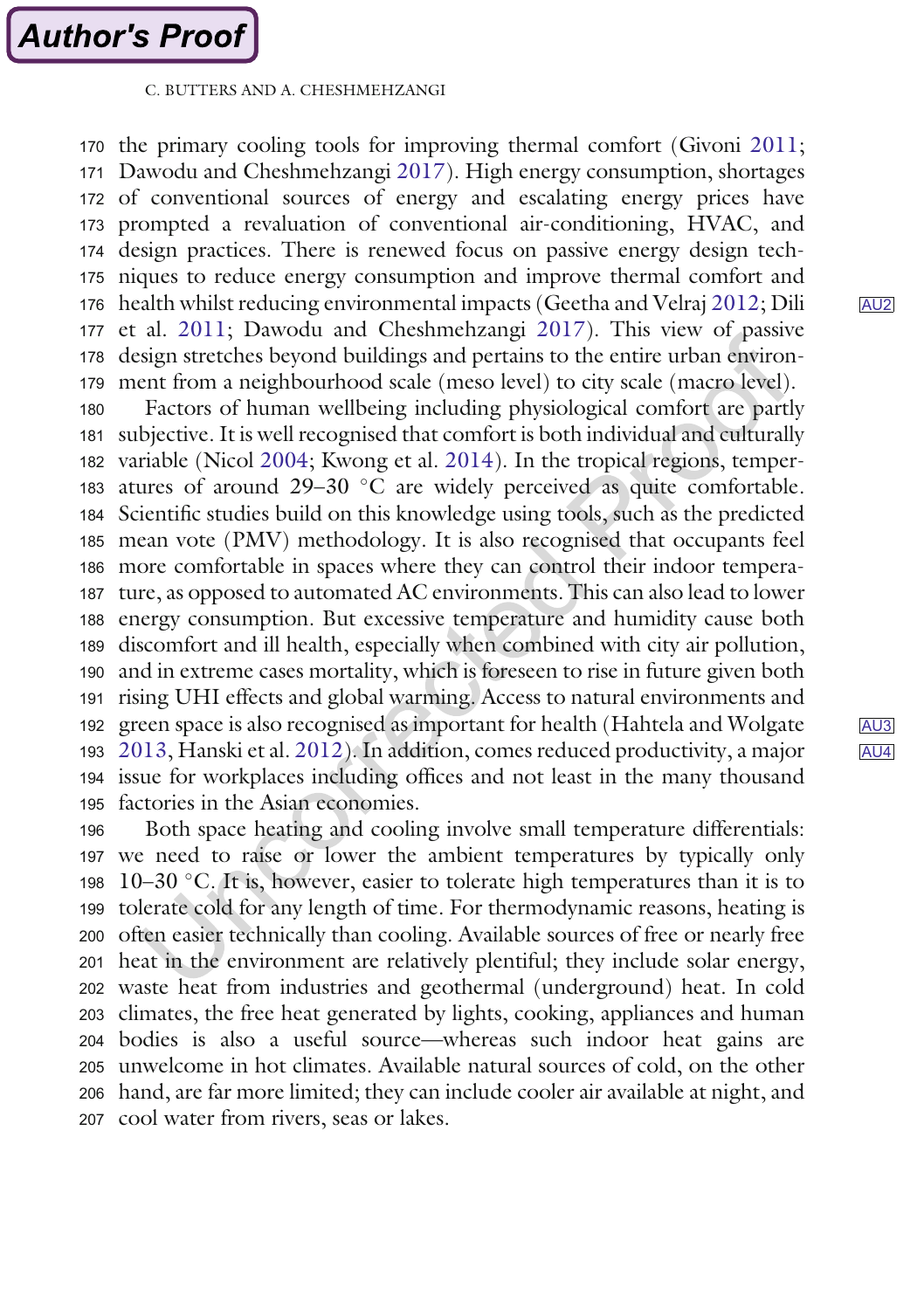The physical difference between heat, work and power—thermodynamic <sup>208</sup> energy quality—is central in energy planning. Power, that is electricity or <sup>209</sup> motive force, is high-quality (high exergy) energy and can be simply <sup>210</sup> described as highly concentrated energy; hence, more difficult to achieve. <sup>211</sup> The high-quality energy available from fossil fuels in our times has enor- <sup>212</sup> mous value. By comparison, the energy of human labour, a large compo- <sup>213</sup> nent of both costs and time in developing country construction, is almost <sup>214</sup> negligible when compared to most energy inputs. For example, one kilo of <sup>215</sup> plastic water pipe contains around 90 MJ of energy, which corresponds to <sup>216</sup> roughly 200 hours of human labour. The energy needed to construct a <sup>217</sup> small timber house is around 100,000 kWh (Venkatarama Reddy and <sup>218</sup> Jagadish [2003\)](#page-16-0). This corresponds to around 500 years of human 'work'— <sup>219</sup> a telling reminder of how incredibly useful energy is to us. <sup>220</sup>

The city as a built environment is itself a cause of the heat island effect, <sup>221</sup> due to its form and the hard surfaces that trap solar radiation. This is where <sup>222</sup> vegetation, lakes, green roofs, reflective surfaces and other passive measures <sup>223</sup> all provide cooling effects. Cities also greatly hinder the other key means of <sup>224</sup> natural cooling, wind, due to the dense layout and barriers to air movement <sup>225</sup> formed by the buildings. Ways to address this are discussed in several <sup>226</sup> sections of the book. However, the core problem with today's predominant <sup>227</sup> energy solution, mechanical AC, is that in cooling individual spaces it rejects <sup>228</sup> waste heat into the city air; thus increasing the overall heat in the city. <sup>229</sup> Hence, there are three generic options. The first is that of climate-adapted <sup>230</sup> 'design with nature', both on the level of individual buildings and that of <sup>231</sup> urban layouts; in the best case this can eliminate the need for cooling for all <sup>232</sup> or most of the year. The second is technological efficiency, reducing the <sup>233</sup> amount of energy needed by appliances such as AC to deliver a given <sup>234</sup> comfort level. The third option is to remove unwanted heat production <sup>235</sup> from the inner city altogether. This solution, district cooling, presented in <sup>236</sup> Chap. [11](https://doi.org/10.1007/978-981-10-6638-2_11), is at the macro level, the only way to not only stop increases in city <sup>237</sup> heat but to reduce it. It can be added that the same applies to the other <sup>238</sup> major source of city heat, namely vehicles; to reduce this, one must remove <sup>239</sup> the source of the heat from the inner city, either by reducing the volume of <sup>240</sup> traffic or by replacing it as far as possible with electric and other non-heat <sup>241</sup> producing transport modes. <sup>242</sup>

Both passive design and natural ventilation are fast developing fields <sup>243</sup> today; as is that of district cooling. In short, solutions exist but they are <sup>244</sup> not widespread. The urgency of this is well recognised in Asia including <sup>245</sup>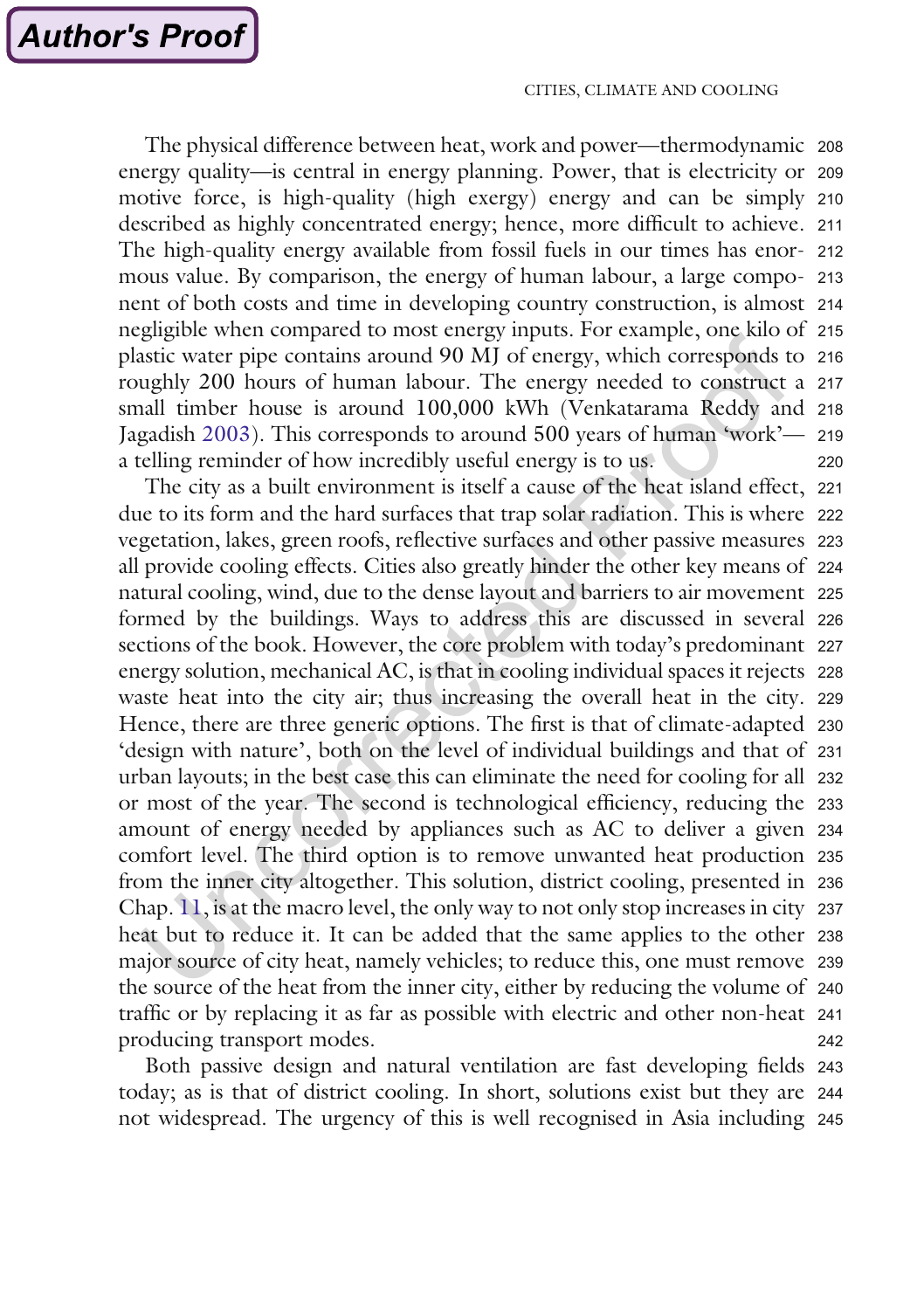within major organisations such as ASEAN; again, the main challenges are not technical but ones of resources, policy and implementation.

#### ENERGY AND CARBON

 For readers less familiar with this field, we include brief notes here on energy versus carbon and operational versus embodied energy (OE, EE). In this book we refer generally to energy; the carbon (or climate) impacts of built environment correspond broadly to those of energy since energy supply 253 systems are largely fossil-fuel based. A reduction of the *carbon* impact with 254 significant *decoupling* occurs only when our energy supplies become largely renewable.

 Energy is both a cornerstone of our lives and important due to its costs and impacts. Energy reductions generate cost savings, for people, and greenhouse gas savings, of global benefit. Energy is used in creating build-259 ings and cities and again in operating them. The *carbon* angle is important due to climate change; carbon saved now is more 'valuable' than carbon saved in 100 years' time, by which point one assumes the climate issue will have been solved (or else it is too late anyway!). Energy is a permanent challenge, but even more today due to its correlation with the climate question. The energy footprint of buildings and other products should diminish over time as production processes become more efficient and as our energy is more and more from renewable sources. In the context of buildings and city infrastructures a major exception to this is the case of Portland cements, where the chemical process of production (calcination) 269 emits more  $CO<sub>2</sub>$  than the production energy, and is a large factor in the lifetime footprint of many constructions. This one material is the source of roughly 5 % of global carbon emissions (Worrell et al. [2001](#page-16-0)). For sustain- able building, we must in addition, consider toxicity to humans or the environment; this includes, substances that may not be important in terms 274 of energy or climate (including  $SO_2$ , NOx, VOCs, formaldehyde, synthetic mineral fibres, lead, asbestos and the like).

 Until recently, in colder climates, such as Europe, the energy used to heat buildings was by far the largest item. With recent low energy buildings, heat loss has been reduced to a fraction; electrical appliances, including, lighting 279 are also now far less energy consuming. Since the *operational* energy is thus 280 greatly reduced, the *embodied* energy to produce the materials becomes a far larger part of the total. This picture has only emerged over the last 282 15–20 years. The part played by the *materials* assumes great importance.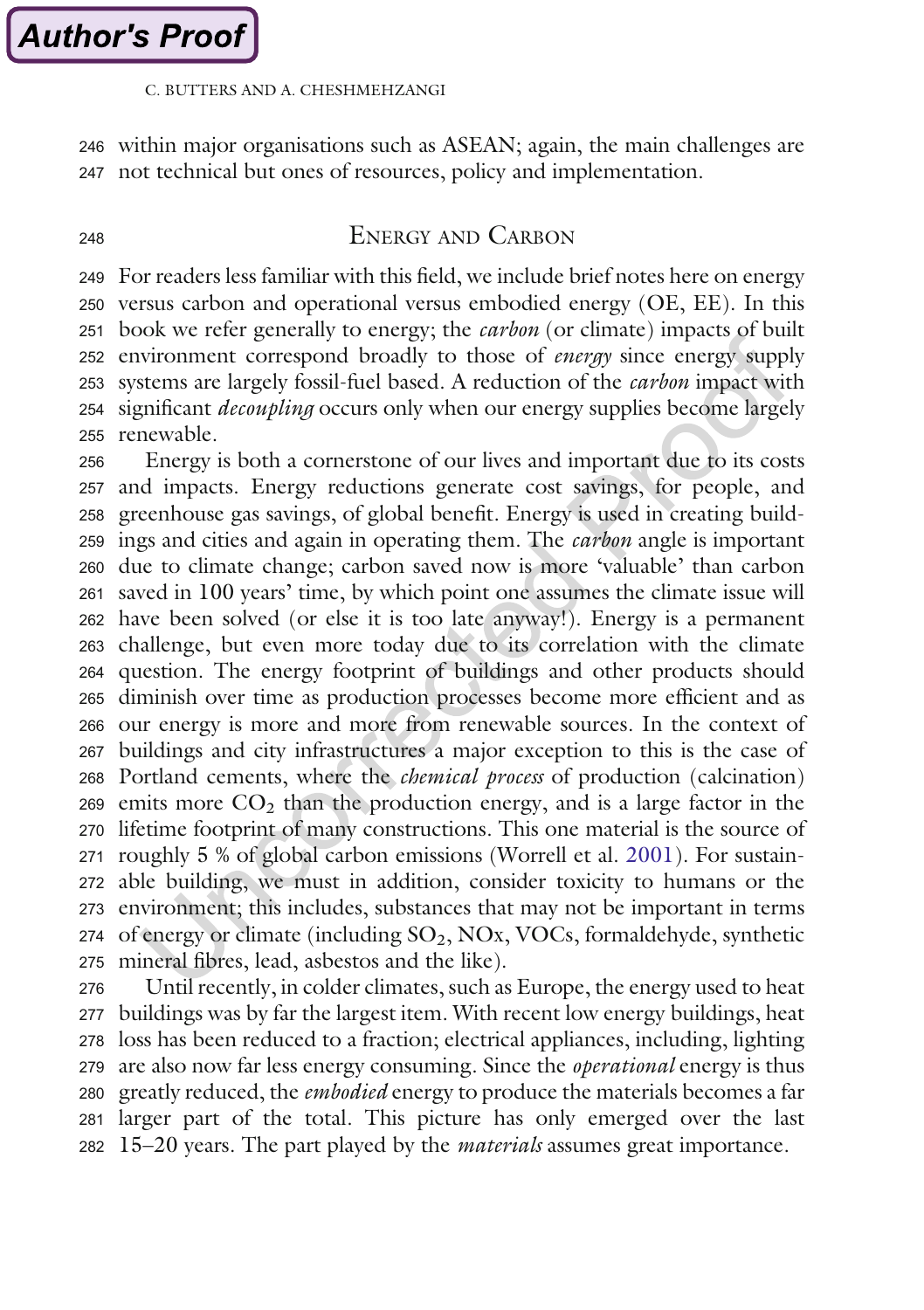The fields of OE and EE are well established but complex. Methodolo- <sup>283</sup> gies, assumptions and contexts require careful handling. The prevalent 284 approach is life cycle analysis (LCA), which also has variants; adopted <sup>285</sup> boundaries may be cradle-to-gate, cradle-to-grave or cradle-to-cradle—as <sup>286</sup> well as limitations; for example the post-use phase does not account satis- <sup>287</sup> factorily for residual energy/carbon (Sassi [2008](#page-16-0)). The focus of such studies <sup>288</sup> also depends on the purpose; the perspective (and goals) of a manufacturer <sup>289</sup> is different from that of a product designer, and different again from that of <sup>290</sup> a climate scientist. <sup>291</sup>

For buildings, and to a large extent for other products too, OE is most <sup>292</sup> commonly accounted in terms of MJ or kWh, measured per area of build- <sup>293</sup> ing, to which one may add per year of lifetime or per whole lifetime. It is <sup>294</sup> notable that building lifetime is often assumed to be 50 years, both in legal <sup>295</sup> standards and for cost-benefit calculations. This, in our opinion, is too short <sup>296</sup> to be called 'sustainable'. The lifetime assumption obviously has a big <sup>297</sup> impact on the result. EE is similarly accounted in terms of MJ per kg of <sup>298</sup> building material, eventually aggregated as MJ per unit area of building. For <sup>299</sup> carbon, corresponding units are normally kg  $CO<sub>2</sub>e$  per unit area or per kg of 300 product. All other greenhouse gases (GHG) being converted to  $CO<sub>2</sub>$  301 equivalents; for example, 1 kg of methane has the same greenhouse effect <sup>302</sup> as about 21 kg of  $CO<sub>2</sub>$ . One thus arrives at an overall figure for a building's 303 performance, which can be compared to other buildings, used to set up <sup>304</sup> benchmarks or, in the design stage, to evaluate initial concepts and develop <sup>305</sup> more favourable options.  $\blacksquare$  306

Embodied energy and carbon figures vary widely. For example, alumin- <sup>307</sup> ium made using renewable hydropower in Norway requires the same pro- <sup>308</sup> duction *energy* per kg but has a much lower embodied *carbon* impact than 309 aluminium that is produced in China using fossil fuels. If we use a database <sup>310</sup> containing figures based on 'EU average' for aluminium production, we <sup>311</sup> cannot directly compare to a building where the aluminium is produced <sup>312</sup> using energy from oil or coal. Similarly, in developing countries, factory <sup>313</sup> efficiencies may be much lower than those in, say, Europe. Hence, one must <sup>314</sup> often revert to a detailed consideration of the *primary energy* picture. 315

Operational energy is the energy needed to run buildings. OE includes <sup>316</sup> space climatisation, cooking, hot water, lighting and other appliances. In <sup>317</sup> low-income contexts, it is very important because it requires a cash flow. In <sup>318</sup> some developing countries cooking forms the largest home energy demand. <sup>319</sup> In the rapidly urbanising low- to middle-income sectors, space cooling <sup>320</sup> forms the main growth in energy use. As noted it can to a large extent be <sup>321</sup>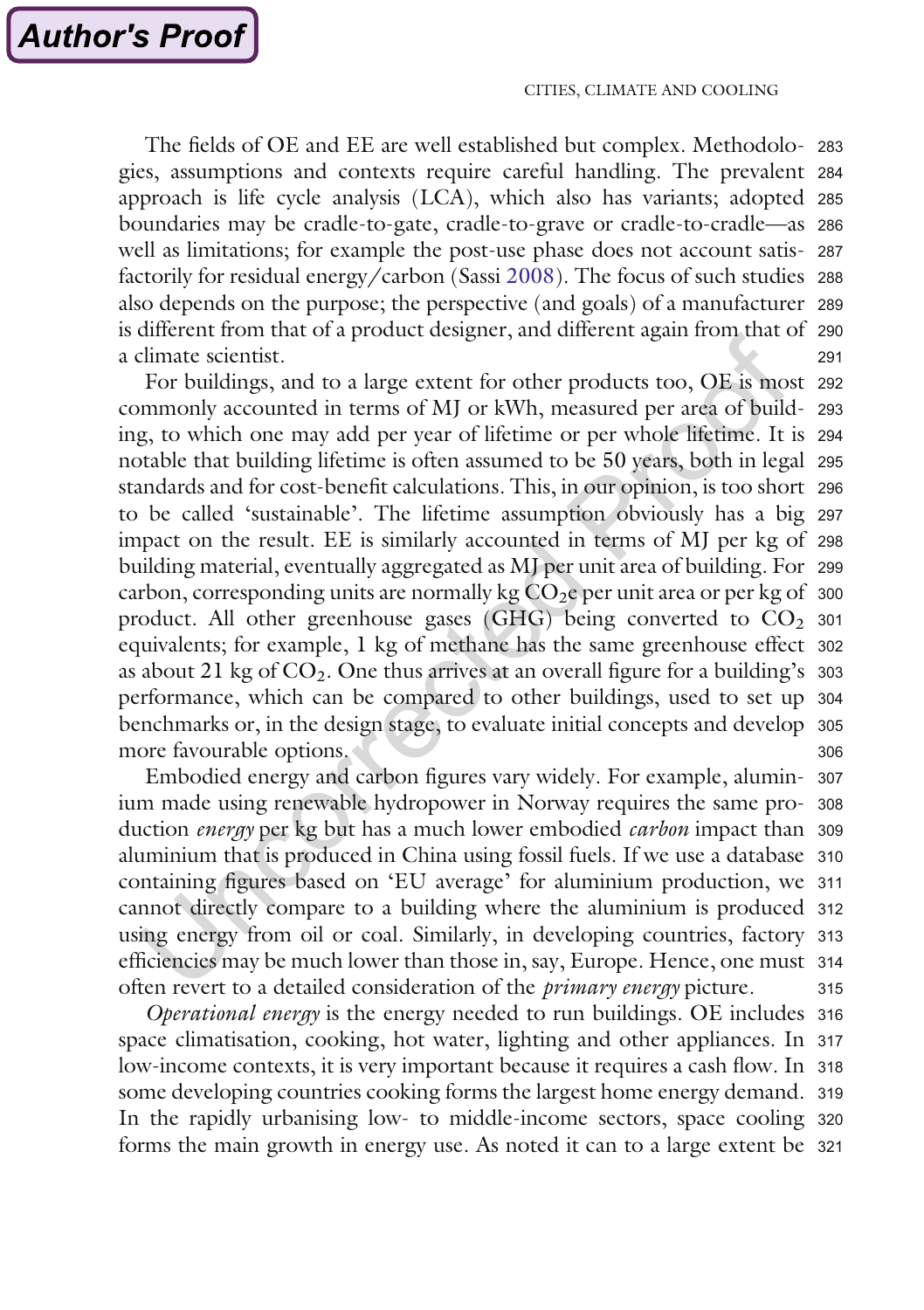ensured by good building design using passive means, less easily in hot-humid climates, and not in polluted cities where outdoor air is unde-sirable. Being free, passive solutions are a priority.

 Embodied Energy (or carbon) has received less focus. In low-energy buildings, the EE may constitute over half the total lifetime energy. A building's life has three main phases: construction, recurrent maintenance or modification, and final demolition. EE is the total energy used over the building lifetime for manufacturing its components, transport, assembly on site, lifetime maintenance and final post-use disposal. Production of the materials normally accounts for the bulk of the EE. Vernacular building uses natural materials like earth, stone, timber and other vegetal products. These have environmental advantages, such as low energy intensity, local availability and biodegradability. With energy and climate in focus, the traditional materials are regaining interest.

 Means of reducing EE include selecting less energy-intensive materials, using less material, increasing the efficiency of material manufacture and extending building life. In hot-dry climates, heavy materials are often favourable, but lightweight solutions in hot-humid climates. Lightweight means generally less material and lower EE: an inherent carbon advantage. But urban buildings today are increasingly of heavy materials, such as concrete and steel. Looking ahead, the challenge of reducing EE is equally relevant for less developed contexts, since urban construction is following similar energy—and carbon-intensive trends all over the world. One can fairly easily reduce EE by up to 50 % in both hot-dry and tropical climates through use of lower EE materials. For many though not all purposes, revitalisation of traditional low-energy materials, in improved forms, is advisable, including non-cement-based masonry and new plant-based biomaterials.

#### INTEGRATED SOLUTIONS

 Since mitigation of energy use and climate emissions is only partly about individual buildings but equally about the overall city planning and energy supply systems, there is a great need to link engineering and architecture with landscape design, urban planning and energy planning. Sustainable solutions demand whole thinking and integrated planning processes. To simplify, one may say that the architect is looking at the individual building, the urban planner only at the overall layout and the energy planner only at issues of energy supply. In energy planning, demand side management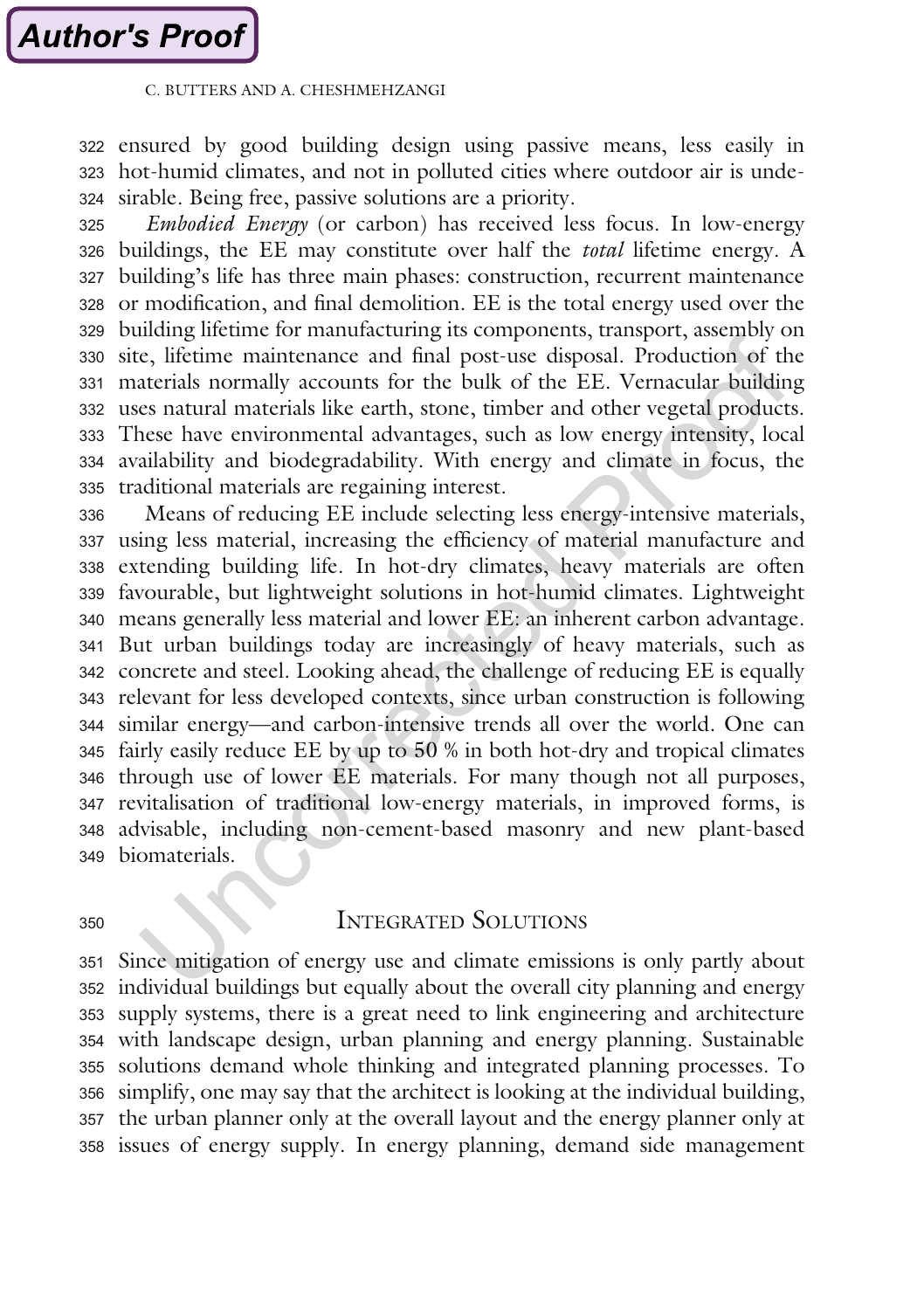(DSM) receives increased attention today, but there is still little consider- 359 ation as to which of our three levels offers the best solutions, or in what 360 combination. Not only the skills but the focus and interests of the actors in <sup>361</sup> these fields are often divergent or even conflicting. We refer to the issue of <sup>362</sup> integration at several points in the book. 363

There are many synergy effects to be achieved by seeing building, urban <sup>364</sup> layout and city energy system in conjunction. And we should not confine <sup>365</sup> our view to the city limits. As has been illustrated in an Ecocity Master Plan <sup>366</sup> developed by GAIA architects for another Asian context, Taiwan, there are <sup>367</sup> synergy effects to be realised by integrating a city and its hinterland (Butters <sup>368</sup> [2013;](#page-15-0) Bokalders and Block [2007\)](#page-15-0). In regard to city cooling, it is mainly <sup>369</sup> environments outside the city itself—air, river or others—that are the <sup>370</sup> recipient or heat sink for the large quantities of waste heat that arise when <sup>371</sup> producing energy including district cooling to the city. The surrounding <sup>372</sup> countryside, our source of food, energy, water, wastes treatment and rec- <sup>373</sup> reation—and cool fresh air—must be understood and revitalised as integral <sup>374</sup> part of a total eco-social system. This must be the paradigm for sustainable <sup>375</sup> human settlements. There is really no such thing as a 'sustainable city', a <sup>376</sup> term which we argue is in some ways an oxymoron (Butters [2013;](#page-15-0) <sup>377</sup> Cheshmehzangi [2016](#page-15-0)). 378

This is another reason why we have combined design practice, research, <sup>379</sup> planning and policy in this book. The specialist approach often leads to <sup>380</sup> missed opportunities. The relatively new area of 'Industrial Ecology' is an <sup>381</sup> example of holistic planning, where industries and other functions are <sup>382</sup> co-located and planned so that both the by-products and waste energy <sup>383</sup> streams from each part are used as resources in others. As will be shown in <sup>384</sup> Chap. [11,](https://doi.org/10.1007/978-981-10-6638-2_11) some district energy systems in countries like Malaysia are exam- <sup>385</sup> ples of this integration. 386

SOME UNDERLYING ISSUES <sup>387</sup>

Sustainable city development demands broad vision; the topic of urban <sup>388</sup> cooling ties in with several quite complex and interconnected questions. <sup>389</sup>

**Energy and Poverty** 390

As noted, it is the low-income groups who risk being especially disadvan- <sup>391</sup> taged in the hot megacities. There is some conflict between two equally <sup>392</sup> valid policy goals: *reductions of energy use and climate emissions* on the one 393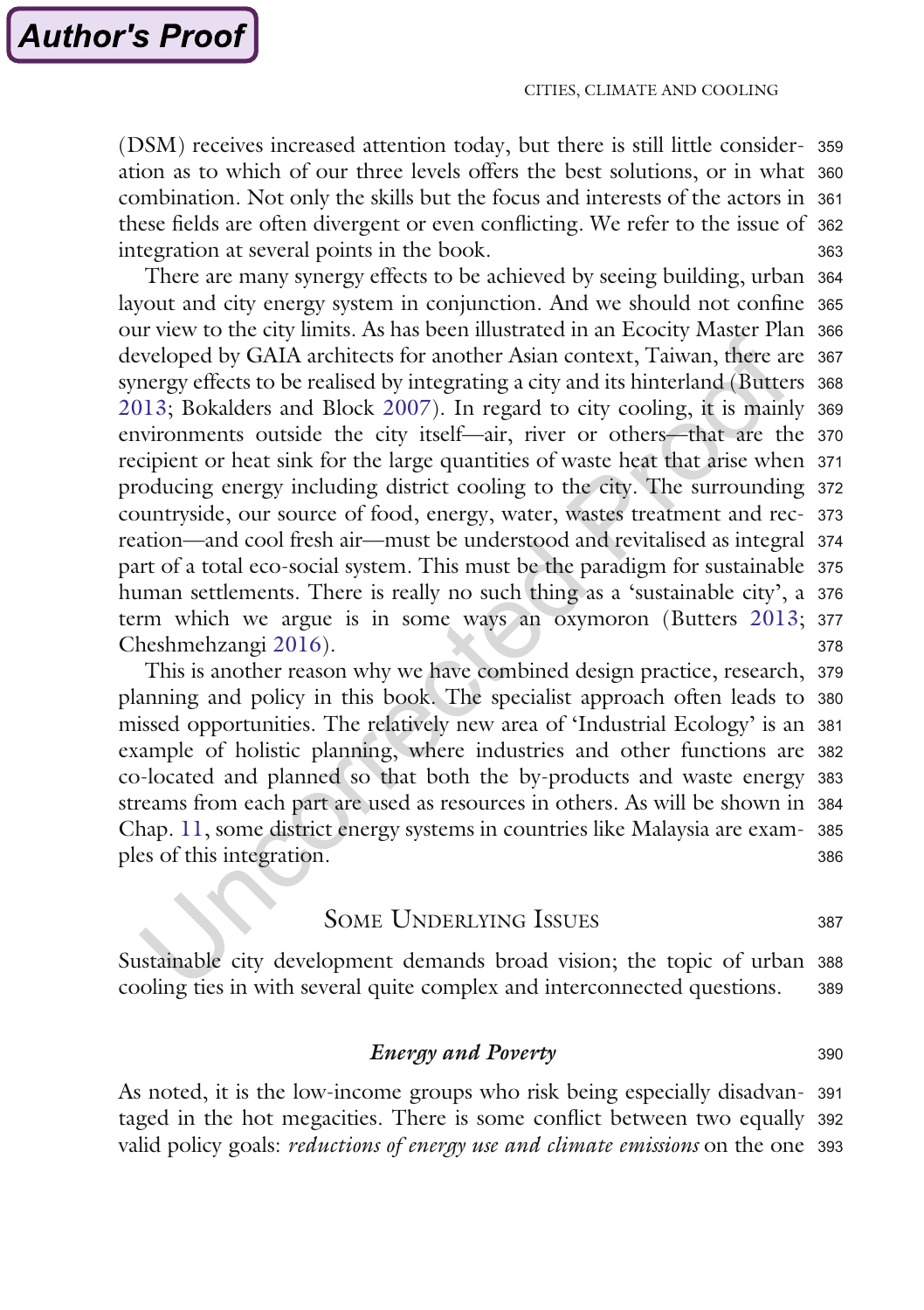394 hand, and *poverty alleviation* on the other. Absolute reductions in energy use or climate emissions cannot be demanded of the poor. The rich can reduce their footprint, by efficiency gains and reduced consumption; but 397 the poor need access to *more energy*—more cooling as well as more space, lighting, transport, and public services. The greatest growth in energy use and climate emissions is in the low- to middle-income segment of the upwardly mobile urbanising populations. This tendency is worldwide and likely to persist; hence, our topic is of growing relevance in the near future for less developed countries too. Must the new urbanising millions follow a conventional development path, in unhealthy conditions in conventionally designed cities, towards the excessive energy and resource use of the rich? Can we reduce this coming growth in energy use? Our energy/climate goal must be largely preventative; not absolute reductions, but avoided future impacts of these cities.

#### Context, Technology and Behaviour

 Second, energy including space cooling is relative to socio-economic fac- tors. Whilst the rich in all countries tend to have similar energy amenities, low-income groups may still have no energy amenities at all. Hence, our focus will depend on the particular city context, both climatic, socio- economic and cultural. In terms of needs and equity, the poor are most important. Priorities for energy policy, planning and buildings depend on specific socio-economic conditions in the urban districts in question. Sim- ilarly, there is wide recognition today that energy is not just a technical matter, but a socio-technical one. Energy behaviour—such as the much- discussed rebound effect, and even 'prebound effect' (Sunikka-Blank and Galvin [2012](#page-16-0))—is increasingly in focus; many energy-efficiency programmes are not achieving the calculated results due to behavioural factors. Poorly chosen solutions may result in high energy use due to such factors despite being technically very efficient. This signals the need for a major shift in energy-policy approaches, to a better balance between the technical and sociological aspects; again a question of cross-disciplinary understanding and integration.

#### Defining Comfort

 Third, indoor environment and thermal comfort are defined in differing ways. It is well known that 'advanced' norms and standards, such as those of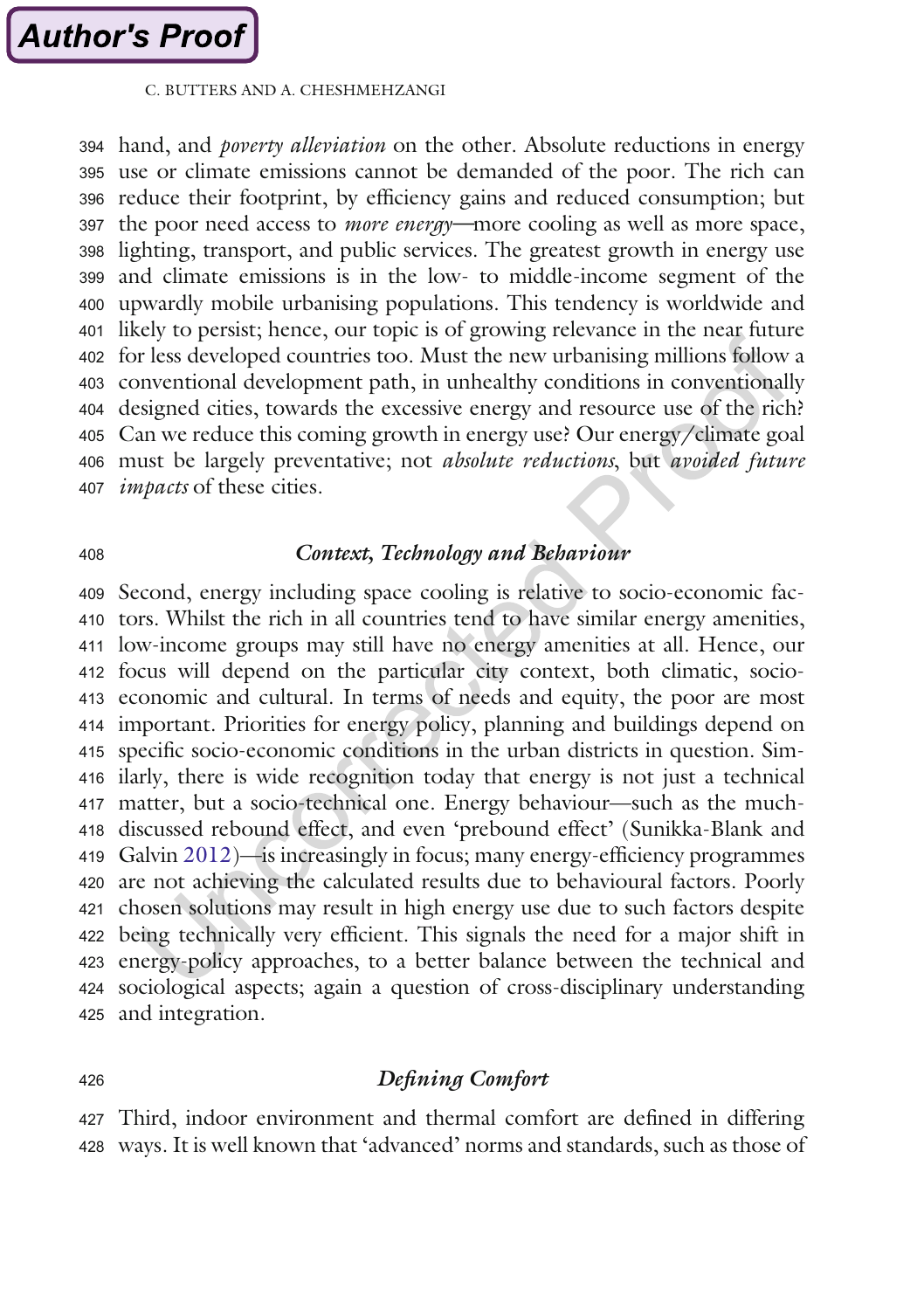<span id="page-14-0"></span>the World Health Organisation (WHO) or the American Society of 429 Heating, Refrigerating and Air-Conditioning Engineers (ASHRAE), most 430 of which were developed in the West, are not always applicable in hot <sup>431</sup> climate cultures—where higher temperatures and humidity may be per- <sup>432</sup> ceived as comfortable (Wang et al. [2010\)](#page-16-0). Those are 'high end' norms, <sup>433</sup> which imply high energy use and will, in addition, be unrealistically costly to 434 achieve in many developing country contexts. Given the lack of resources in <sup>435</sup> much of the Asian context, if we insist on absolute norms then the poor are <sup>436</sup> likely to stay as hot and uncomfortable as they are for many years to come. <sup>437</sup> In the poorer cities or typical slum contexts, which have neither energy <sup>438</sup> access nor money, our primary goal should rather be a pragmatic one: to <sup>439</sup> *improve* indoor (as well as outdoor) thermal conditions significantly, but 440 without added costs; not necessarily to achieve the unrealistic goal, at least <sup>441</sup> in the short term, of *absolute* standards or absolute reductions in climate 442 emissions. 443

#### RESEARCH AND THE REAL WORLD 444

Finally, there exists a large body of scientific and research literature on cities <sup>445</sup> and urban energy. However, many of the specialist scientific publications <sup>446</sup> are not open access and are seldom read outside academic circles. Knowl- <sup>447</sup> edge on passive cooling has been around for several decades but is seldom <sup>448</sup> being applied in contemporary city planning. This underlines a frequent <sup>449</sup> disconnect between research and reality. Much research is very theoretical <sup>450</sup> too, whereas there are quite simple principles and solutions available, <sup>451</sup> requiring little more than awareness and knowledge, which can be applied <sup>452</sup> today by city authorities and planners. Hence the need for a pragmatic <sup>453</sup> approach; ideal solutions are seldom attainable in the real world of cities. <sup>454</sup> The need is not so much for technical innovation as for dissemination and <sup>455</sup> delivery of tried and known solutions. <sup>456</sup>

We now turn to nine selected case studies across the hot climate zones of 457 Asia, three on each level of micro, meso and macro considerations towards <sup>458</sup> cooler cities. 459

#### REFERENCES 460

Asif, M., Muneer, T., & Kelley, R. (2007). Life cycle assessment: A case study of a 461 dwelling home in Scotland. Building and Environment, 42. 462 462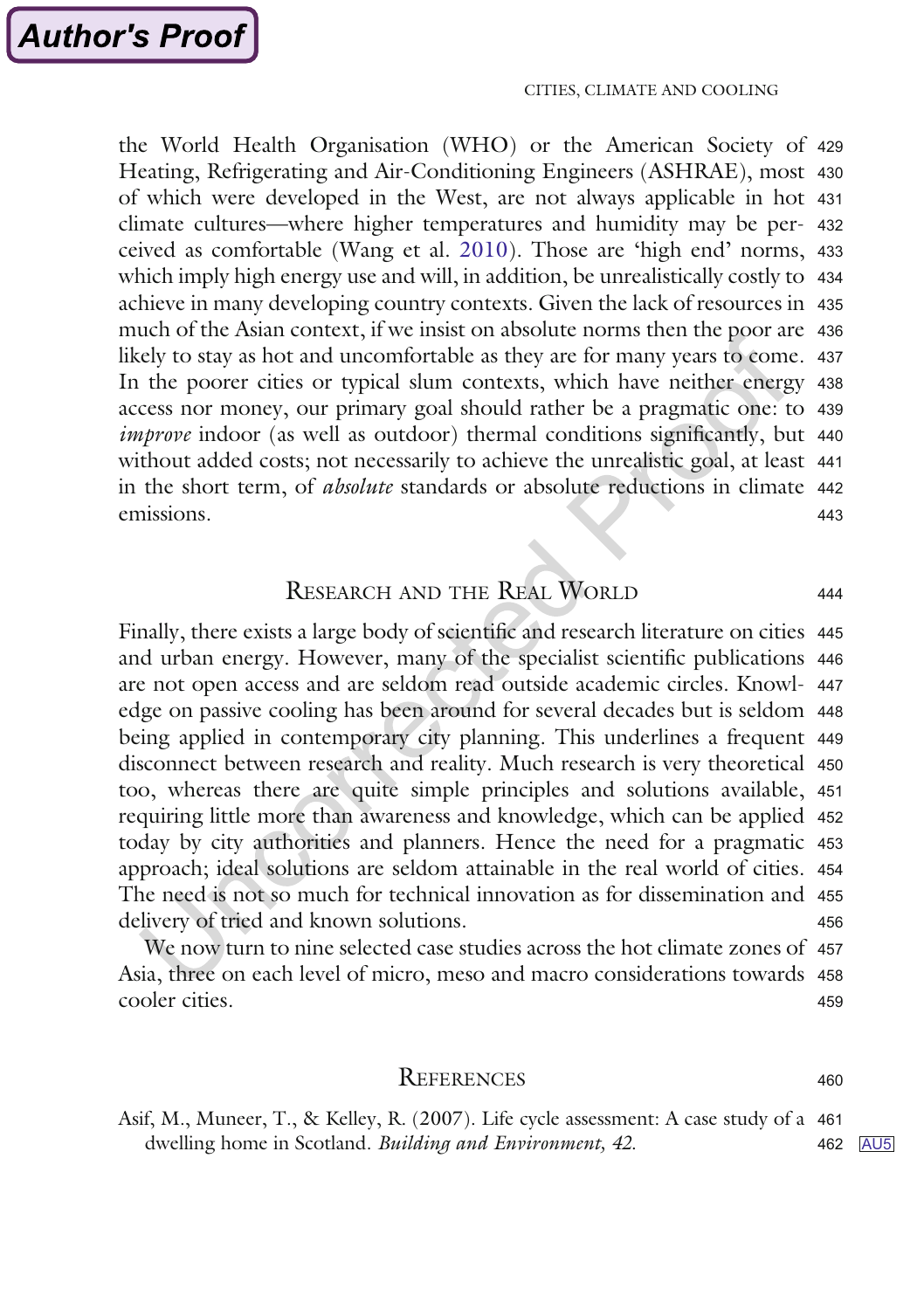C. BUTTERS AND A. CHESHMEHZANGI

- <span id="page-15-0"></span> Bokalders, V., & Block, M. (2007). GAIA international: Tainan Ecocity. Sustainable 464 municipal and building, *World Architecture* 07/2007, 205, Japan.
- Butters, C. (2013). Is there such a thing as an Ecocity? From Ecocity to sustainable
- habitat, Scottish ecological design association magazine SEDA, Edinburgh, Autumn 2013.
- Cheshmehzangi, A. (2016). City enhancement beyond the notion of 'sustainable city': Introduction to Integrated Assessment for City Enhancement (iACE)
- toolkit. Energy Procedia, 104, 153–158.
- Cheshmehzangi, A., & Butters, C. (2016, August). Chinese urban residential 472 blocks: Towards improved environmental and living qualities. *Journal of Urban* Design International, 1–17. [AU6](#page-17-0)
- Chirarattananon, S., Rakkwamsuk, P., Chiarakorn, S., Chaiwiwatworakul, P., & Chuangchote, S. (2014). Review of features of and energy use in medium and low income housings in Thailand, Joint Graduate School of Energy and Envi-ronment (JGSEE), King Mongkut's University of Technology Thonburi
- (KMUTT). Interim report, ELITH program.
- Dawodu, A., & Cheshmehzangi, A. (2017). Passive cooling energy systems SWOT
- analyses for energy-use reductions at three spatial levels. Energy Procedia, 105, 3411–3418.
- Demographia. (2016). World urban areas. 12th annual edition: 2016:04, Available at: <https://www.demographia.com/db-worldua-index.htm>. Accessed 5 May 2017.
- Dili, A. S., Naseer, M. A., & Zacharia Varghese, T. (2011). Passive control methods for a comfortable indoor environment: Comparative investigation of traditional 487 and modern architecture of Kerala in summer. *Energy and Buildings*, 43, 653–664.
- Geetha, N. B., & Velraj, R. (2012). Passive cooling methods for energy efficient 490 buildings with and without thermal energy storage  $- A$  review. *Energy Education* Science and Technology Part A: Energy Science and Research, 29(2), 913–946.
- Givoni, B. (2011). Indoor temperature reduction by passive cooling systems. Solar
- Energy, 85(8), 1692–1726.
- Gruber, E., Plesser, S., Dusée, R., Sofronis, I., Lima, P., & Rivière, P. (2008).
- Deliverable D26: Report on the project results. Technical report, EL-TERTIARY project, intelligent energy – Europe, August 2008.
- Hahtela, T., & Wolgate, S. (2013). The biodiversity hypothesis and allergic disease:
- 498 WAO position statement. *World Allergy Organisation Journal*,  $(63)$ , London.
- Hanski, I. et al. (2012). Environmental biodiversity, human microbiota, and allergy
- 500 are interrelated. *Proceedings of the National Academy of Sciences, USA*.
- Jiang, P., & Keith Tovey, N. (2009). Opportunities for low carbon sustainability in
- large commercial buildings in China. Energy Policy, 37(11), 4949–4958.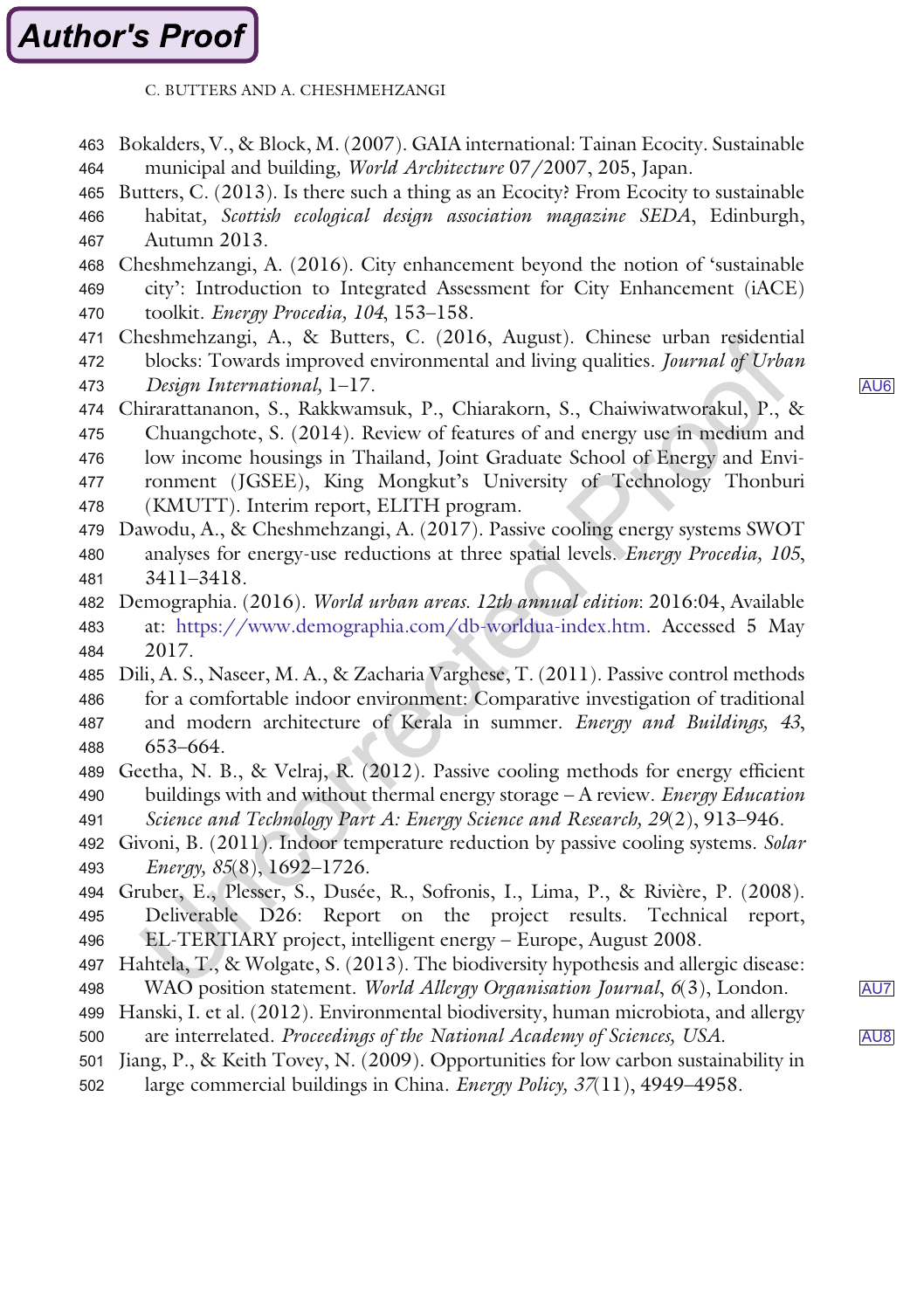CITIES, CLIMATE AND COOLING

<span id="page-16-0"></span>

| Kwong, Q. J., Adam, N. M., & Sahari, B. B. (2014). Thermal comfort assessment 503<br>and potential for energy efficiency enhancement in modern tropical buildings: A 504<br>review. Energy and Buildings, 68, 547-557.<br>Laski, L., & Schellekens, S. (2007). Growing up urban. In A. Marshaland & 506<br>A. Singer (Eds.), The state of world population 2007 youth supplement.<br>New York: United Nations Population Fund (UNFPA).<br>Lehmann, S. (2015). Low carbon cities: Transforming<br>urban<br>systems. | 505<br>507<br>508<br>509 | <b>AU9</b> |  |
|--------------------------------------------------------------------------------------------------------------------------------------------------------------------------------------------------------------------------------------------------------------------------------------------------------------------------------------------------------------------------------------------------------------------------------------------------------------------------------------------------------------------|--------------------------|------------|--|
| London/New York: Routledge.                                                                                                                                                                                                                                                                                                                                                                                                                                                                                        | 510                      |            |  |
| LSE Cities/Eifer. (2014). Cities and energy urban morphology and heat energy                                                                                                                                                                                                                                                                                                                                                                                                                                       |                          |            |  |
| demand. Final project report, London School of Economics, London/Karlsruhe.                                                                                                                                                                                                                                                                                                                                                                                                                                        |                          |            |  |
| Nicol, F. (2004). Adaptive thermal comfort standards in the hot-humid tropics.                                                                                                                                                                                                                                                                                                                                                                                                                                     |                          |            |  |
| Energy and Buildings, 36, 628–637.                                                                                                                                                                                                                                                                                                                                                                                                                                                                                 |                          |            |  |
| Ningbo Annual Statistics Yearbook. (2013). China statistics press.                                                                                                                                                                                                                                                                                                                                                                                                                                                 |                          |            |  |
| Sassi, P. (2008). Defining closed-loop material cycle construction. Building                                                                                                                                                                                                                                                                                                                                                                                                                                       | 516                      |            |  |
| Research & Information, $36(5)$ , 509-519. UK.                                                                                                                                                                                                                                                                                                                                                                                                                                                                     | 517                      |            |  |
| Sunikka-Blank, M., & Galvin, R. (2012). Introducing the prebound effect: The gap                                                                                                                                                                                                                                                                                                                                                                                                                                   |                          |            |  |
| between performance and actual energy consumption. Building Research &                                                                                                                                                                                                                                                                                                                                                                                                                                             |                          |            |  |
| Information, 40(3), 260-273, UK. Accessible from: https://doi.org/                                                                                                                                                                                                                                                                                                                                                                                                                                                 |                          |            |  |
| 10.1080/09613218.2012.690952. Accessed 2 June 2017.                                                                                                                                                                                                                                                                                                                                                                                                                                                                |                          |            |  |
| UNEP. (2012). Global initiative for resource efficient cities. UNEP: Paris.                                                                                                                                                                                                                                                                                                                                                                                                                                        |                          |            |  |
| Venkatarama Reddy, B. V., & Jagadish, K. S. (2003). Embodied energy of common                                                                                                                                                                                                                                                                                                                                                                                                                                      |                          |            |  |
| and alternative building materials and technologies. Energy and Buildings, 35,                                                                                                                                                                                                                                                                                                                                                                                                                                     |                          |            |  |
| $129 - 137.$                                                                                                                                                                                                                                                                                                                                                                                                                                                                                                       | 525<br>526               |            |  |
| Wang, Z., Zhang, L., Zhao, J., & He, Y. (2010). Thermal comfort for naturally                                                                                                                                                                                                                                                                                                                                                                                                                                      |                          |            |  |
| ventilated residential buildings in Harbin. Energy and Buildings, 42, 2406-2415.                                                                                                                                                                                                                                                                                                                                                                                                                                   | 527<br>528               |            |  |
| Worrell, E., Price, L., Martin, N., Hendriks, C., & Meida, L. O. (2001). Carbon                                                                                                                                                                                                                                                                                                                                                                                                                                    |                          |            |  |
| dioxide emissions from the global cement industry. Annual Review of Energy and 529                                                                                                                                                                                                                                                                                                                                                                                                                                 |                          |            |  |
| Environment, 26, 303-329.                                                                                                                                                                                                                                                                                                                                                                                                                                                                                          |                          |            |  |
| Ye, H., Wang, K., Zhao, X., Chen, F., Li, X., & Pan, L. (2011). Relationship                                                                                                                                                                                                                                                                                                                                                                                                                                       |                          |            |  |
| between construction characteristics and carbon emissions from urban household 532                                                                                                                                                                                                                                                                                                                                                                                                                                 |                          |            |  |
| operational energy usage. <i>Energy and Buildings</i> , 43, 147–152.                                                                                                                                                                                                                                                                                                                                                                                                                                               | 533                      |            |  |
|                                                                                                                                                                                                                                                                                                                                                                                                                                                                                                                    |                          |            |  |